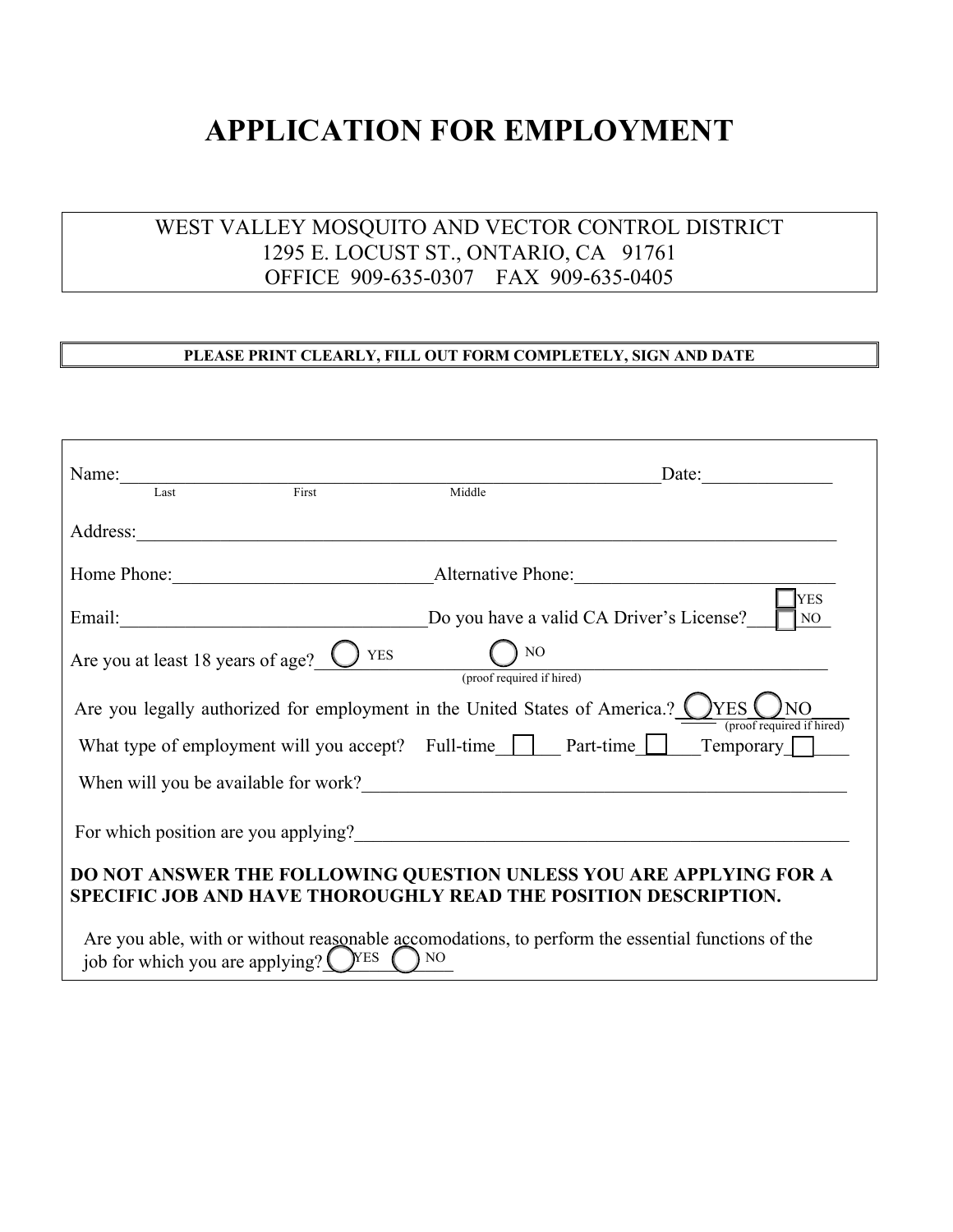| <b>EDUCATION</b>         | SCHOOL NAME & LOCATION | MAJOR | I DEGREE I | GRADUATE? |
|--------------------------|------------------------|-------|------------|-----------|
| High School              |                        |       |            |           |
|                          |                        |       |            |           |
| College                  |                        |       |            |           |
| Trade or Business School |                        |       |            |           |

Use additional paper if necessary.

| FORMER EMPLOYERS - Please explain any gaps on a separate sheet of paper. |                           |                                                                                                    |  |  |  |
|--------------------------------------------------------------------------|---------------------------|----------------------------------------------------------------------------------------------------|--|--|--|
| List past employers, most recent<br>first.                               | 1. Job Title<br>2. Duties | 1. Company Name<br>2. Company Address<br>3. Phone Number<br>4. Supervisor<br>5. Reason for Leaving |  |  |  |
| From: $\qquad \qquad$<br>To:<br>Hrs. Per Week                            | 1.<br>2.                  | 5.                                                                                                 |  |  |  |
| From:<br>To:<br>Hrs. Per Week                                            | 1.<br>2.                  | 3.<br>5.                                                                                           |  |  |  |
| From:<br>To:<br>Hrs. Per Week                                            | 1.<br>2.                  | 3.<br>4.<br>5                                                                                      |  |  |  |

| REFERENCES - Name people, not related to you, that you have known for at least one year. |         |       |       |  |  |
|------------------------------------------------------------------------------------------|---------|-------|-------|--|--|
| Name                                                                                     | Address | Phone | Yrs.  |  |  |
|                                                                                          |         |       | Known |  |  |
|                                                                                          |         |       |       |  |  |
|                                                                                          |         |       |       |  |  |
|                                                                                          |         |       |       |  |  |
|                                                                                          |         |       |       |  |  |
|                                                                                          |         |       |       |  |  |
|                                                                                          |         |       |       |  |  |
|                                                                                          |         |       |       |  |  |
|                                                                                          |         |       |       |  |  |
|                                                                                          |         |       |       |  |  |

Each applicant may be asked to provide additional information beyond that requested on this form in the event of future consideration for employment.

CERTIFICATION: I certify that the facts contained herein are true and complete to the best of my knowledge and understand that, if employed, false or omitted statements may result in disciplinary action, including and up to termination. I authorize investigation of all statements and the references listed to give any and all information concerning my suitability for employment, and release all parties from liability for any damage that may result from furnishing the same. I understand that nothing contained in the application, or conveyed during any stage of the hiring process, if hired, is intended to create an employment contract between me and the District. In addition, I understand and agree that if I am employed, my employment is for no definite or determinable period and may be terminated at any time subject to the District's Personnel Rules and Procedures, at the option of either myself or the District, and that no promises or representations contrary to the foregoing are binding on the District unless made in writing and signed by myself and the District's Manager.